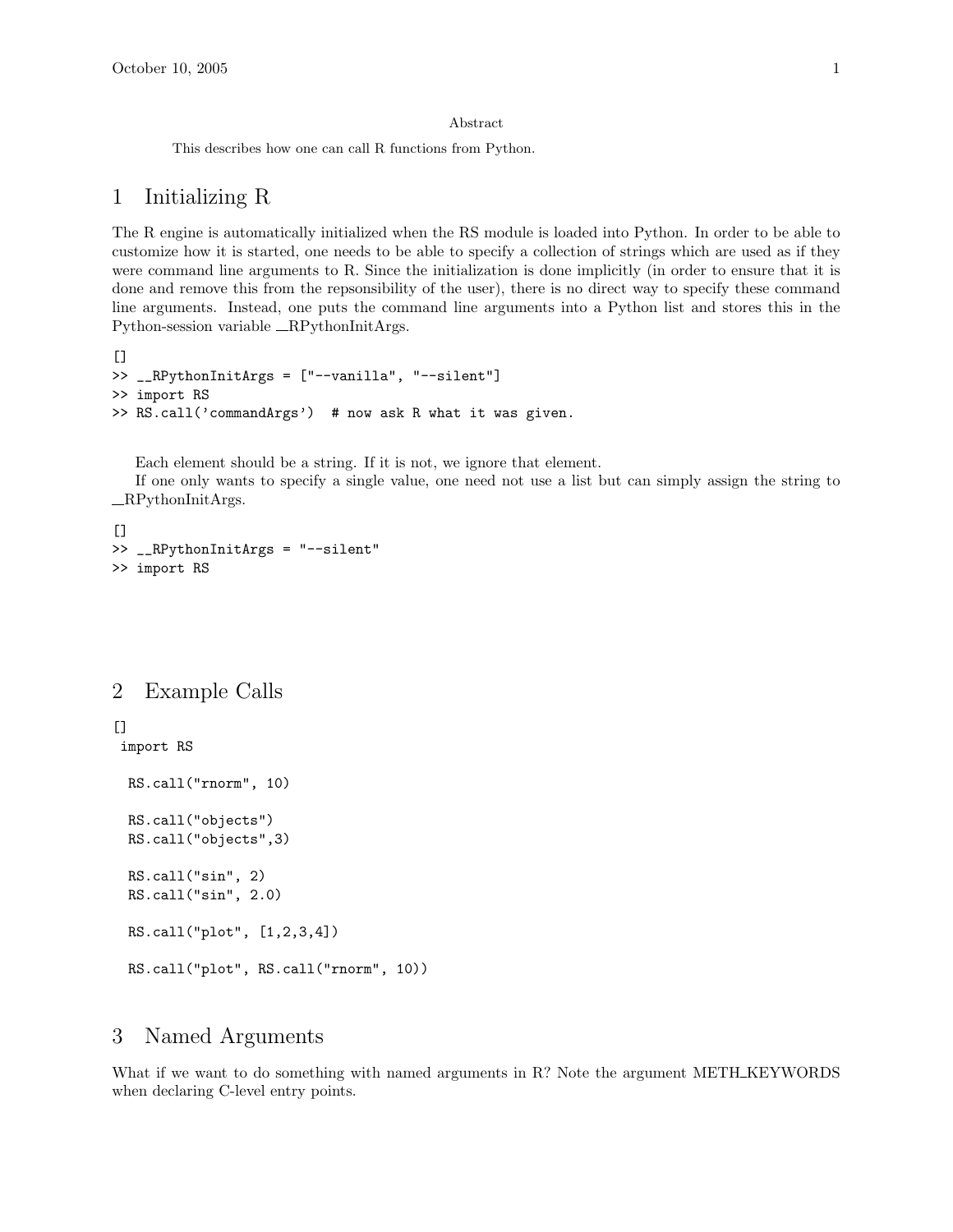```
[RS.call("plot", x,y, xaxis="foo")
```
As with the Java interface, it is essential that we be able to deal with non-primitive objects and send Python objects to R and vice-versa. We do this with references. Non-primitive Python objects are stored internally at the C level and a reference identifying them is sent to R as a PythonReference. (See the Perl interface.) Then, the R side can call methods on those objects via the .Python (yet to be done!).

```
\lceil
```

```
RS.call("foo", pyObj, .convert = FALSE)
```
Need an RS.get function in Python to retrieve objects, not just methods. Like Java's fields. When we have the OOP in R and S, we will want to be able to call methods on objects. Also, when method dispatching in R/S, want to pass "signature". Anonymous References

Also, want R to know what the \$ operator is for Python object references.

# 4 References

The key development in this style of interface is that complex objects (i.e. non-primitive values) defined in one language remain in that language, by default, and are not serialized to the other language. For example, if we create a linear model fit in R, we do not attempt to represent its contents in Python, but instead we export its functionality to Python by providing it as a reference to an R object. But Python needs it to be a Python object. Therefore, we create the a Python object of class RPython that refers to this R object. Given multiple inheritance, we can create a class that is derived from RPython and also from another class.

 $[$ 

```
setenv PYTHONPATH 'pwd'/tests:'pwd'/PySrc
```
Here we create an instance of an R reference and call its  $\text{call } R()$  method. Note that this will then pass control to a C routine that will carry out the call to the R function, additionally passing the name/identifier of the referenced R object implicit in the Python object.

```
\Box>>> from RReference import *
>>> r = RForeignReference("duncan")
>>> r.__callS__("plot", x=1, y=2, xlab="A string")
```
The RForeignReference objects are rarely useful by themselves. Instead, we want a Python object that is both a reference to an R object and also a class that does something. Suppose

 $[$ 

Consider the ftplib module. Can we register an R function as the callback in the retrlines method call? We can use several different approaches. We incrementally evolve to using an R closure to handle reading the lines/entries. We start by using our own Python function as follows: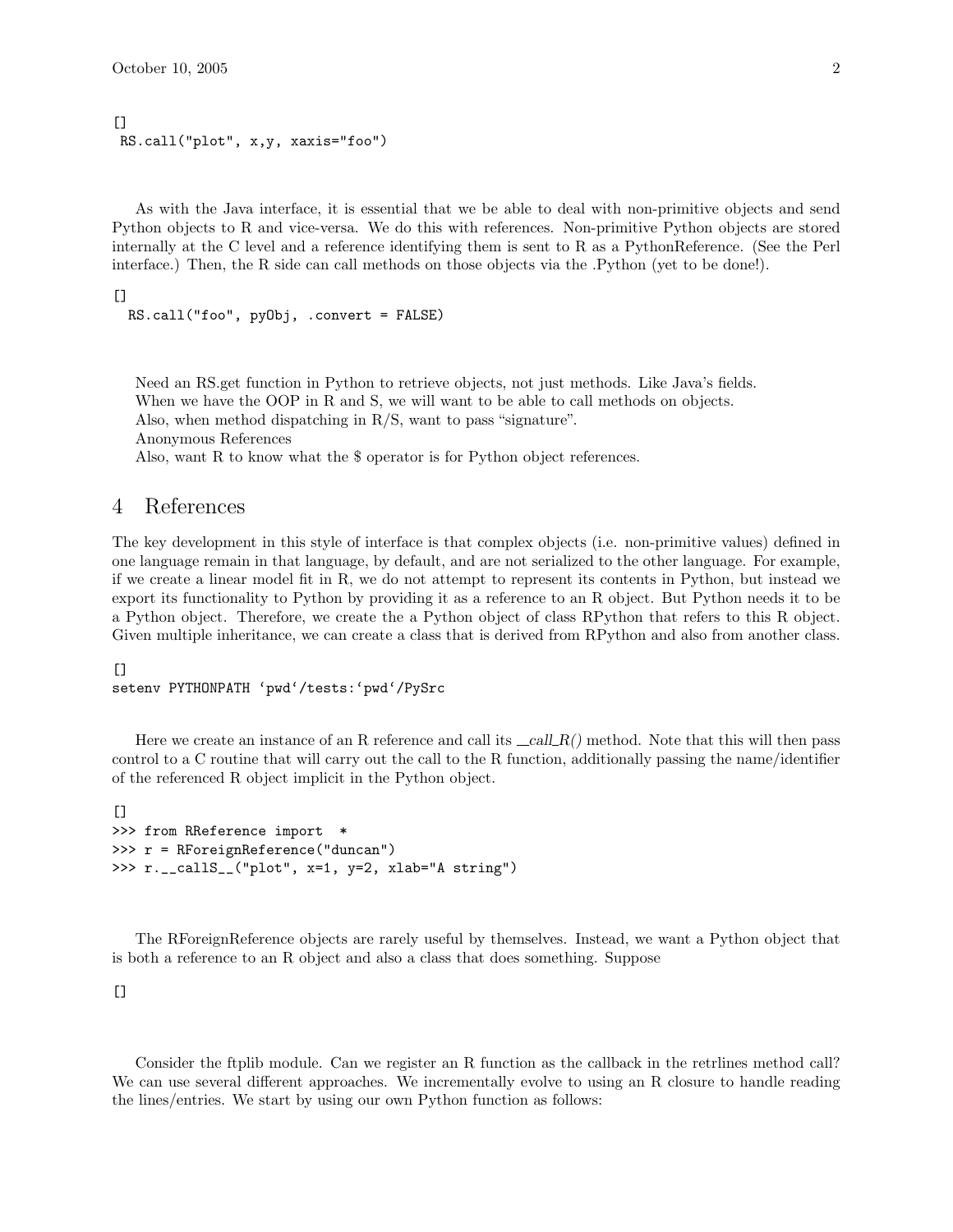October 10, 2005 3

```
[def myline(x):
 print('****'+x)
ftp = FTP('franz.stat.wisc.edu')
ftp.login()
ftp.retrlines('LIST',myline)
```
We should be able to specify an anonymous function, but this seems to have syntax problems!

```
[]
ftp.retrlines('LIST', labmda x: print('***'+x))
```
Next, we use a method from a Python class

```
[class lineCumulator:
   "Cumulates lines"
   def __init__(self):
       self.lines = []
   def add(self, x):
       self.lines.append(x)
   def clear(self):
        self.lines.clear();
   def getLines(self):
       return(self.lines)
```

```
k = lineCumulator()
ftp.retrlines('LIST', k.add)
k.getLines()
```
Now, let's invoke an R function.

 $[$ 

```
import RS
def rline(x):
    RS.call("print", x)
ftp.retrlines('LIST', rline)
```
Now lets do the aggregation or cumulation in R. We define a closure

```
\BoxlineCumulator <-
function()
{
   lines <- character(0)
   add \leftarrow function(x) {
```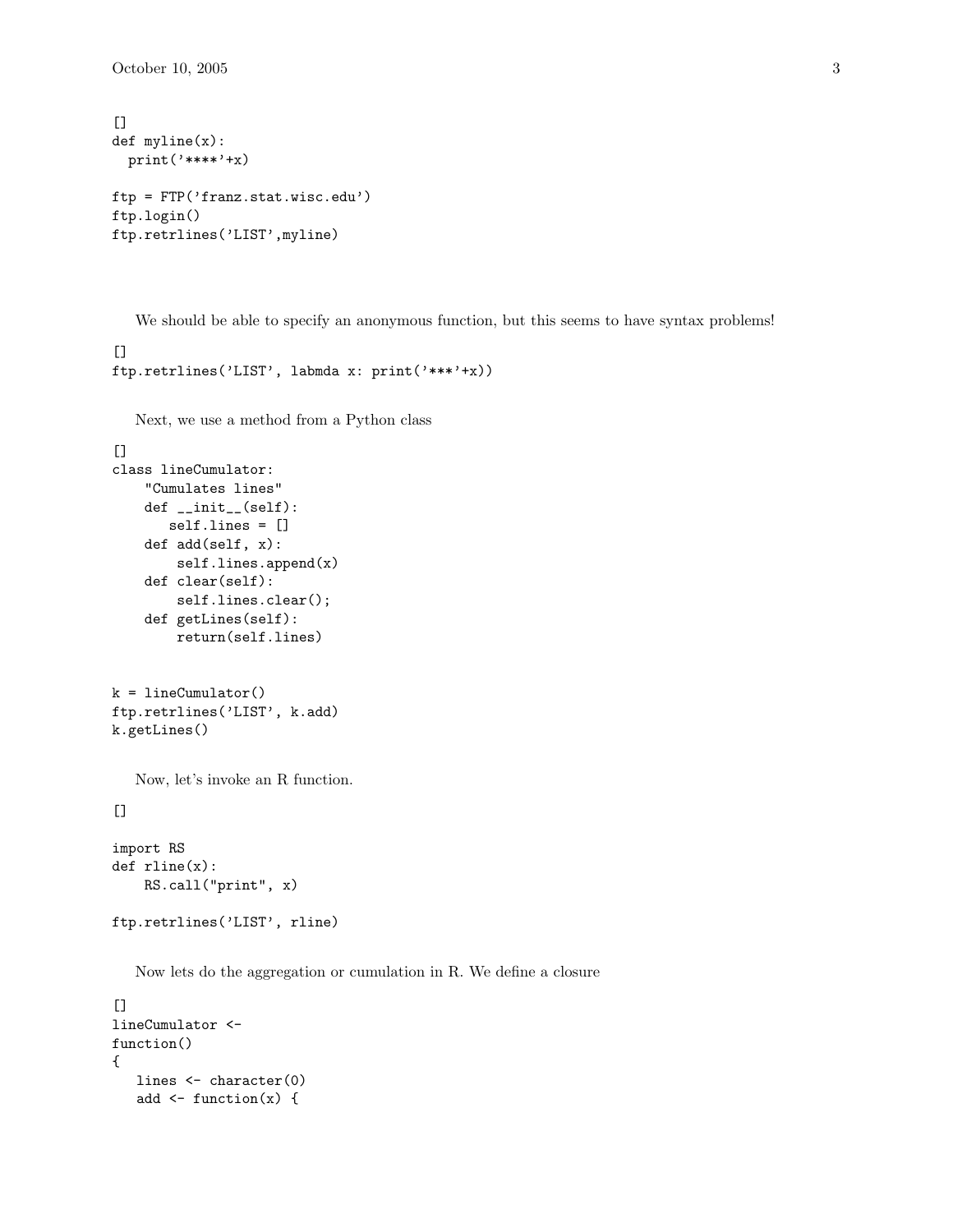```
lines
<<-c(lines, x)}
   x <- list(add=add, lines=function() {lines})
  class(x) <- "LineCumulator"
  return(x)}
```
Now, from R this can be used in the following manner:

```
[> k <- lineCumulator()
> k$add("123")
> k$add("a b c")
> k$lines()
[1] "123" "a b c"
```
@%\$

How do we call this from Python? We have seen how to call the \SFunction{print} function and we can use the same approach.

```
\lceil]
k <- lineCumulator()
add <- k$add
getLines <- k$lines
```
Now, save this session and start the Python interpreter.

 $[$ python

```
import RS
def rline(x):
    RS.call("add", x)
ftp = FTP('franz.stat.wisc.edu')
ftp.login()
ftp.retrlines('LIST', rline)
RS.call("getLines")
```
This approach works, but requires that we have "instance" methods of a closure as global functions. This prohibits us from having two instances working simultaneously or being called in an interleaved order. A cleaner, more robust and more maintainable approach is to get the closure instance's add() function and have Python invoke this directly. In Python, we create the instance of the closure by calling the R function lineCumulator().

```
[klosure = RS.call("lineCumulator")
def rline(x):
```